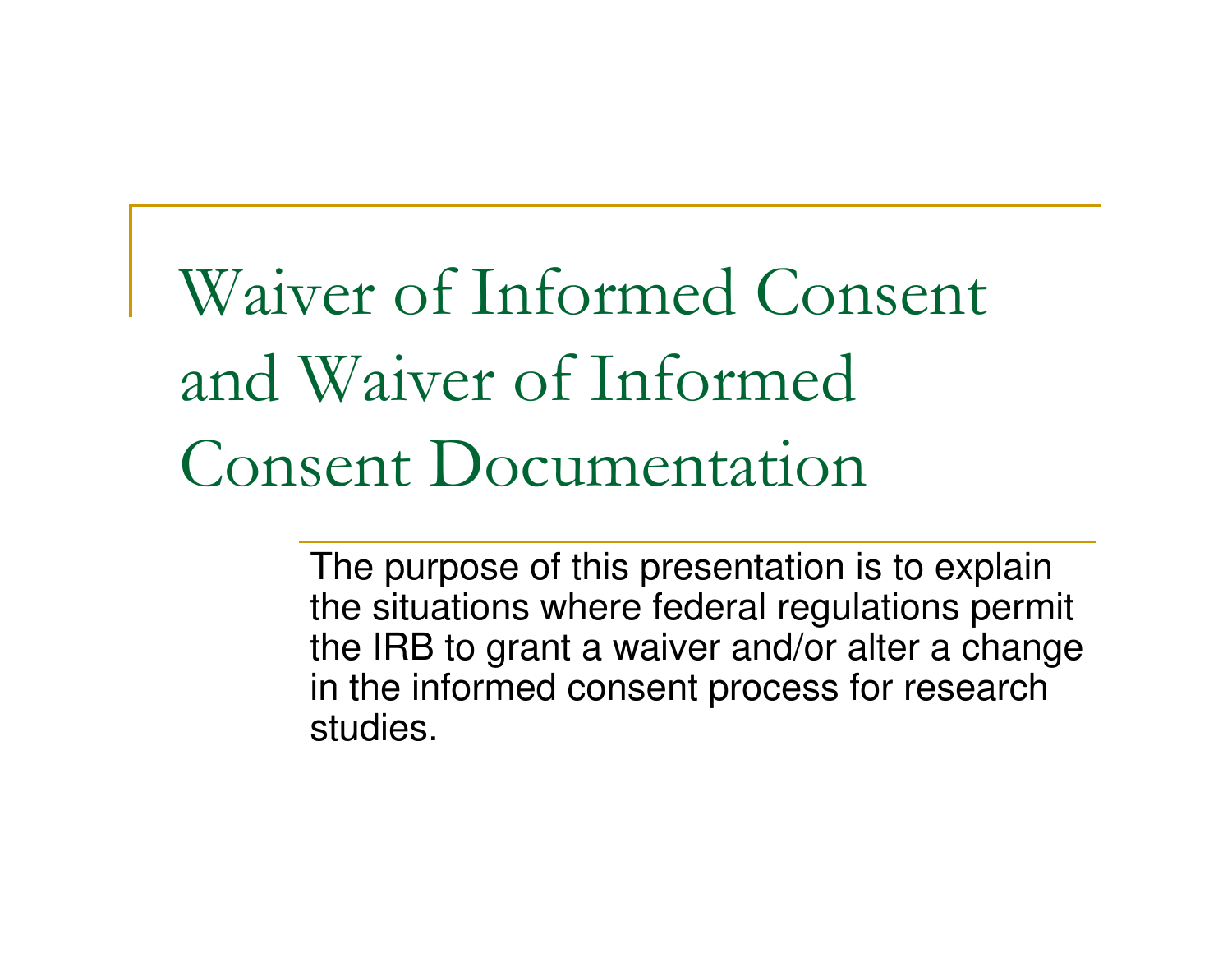Waiver of Informed Consent and Waiver of Informed Consent Documentation

### Regulatory Differences

- **DHHS requires consent documents to be signed by** the subject only
- **FDA requires consent documents to be signed and** dated by the subject only
- **DHHS and FDA require participants be provided** copies of consent documents, which do not have to be signed or dated
- NHRMC policy requires consent documents to be signed and dated by the subject and by the investigator obtaining consent.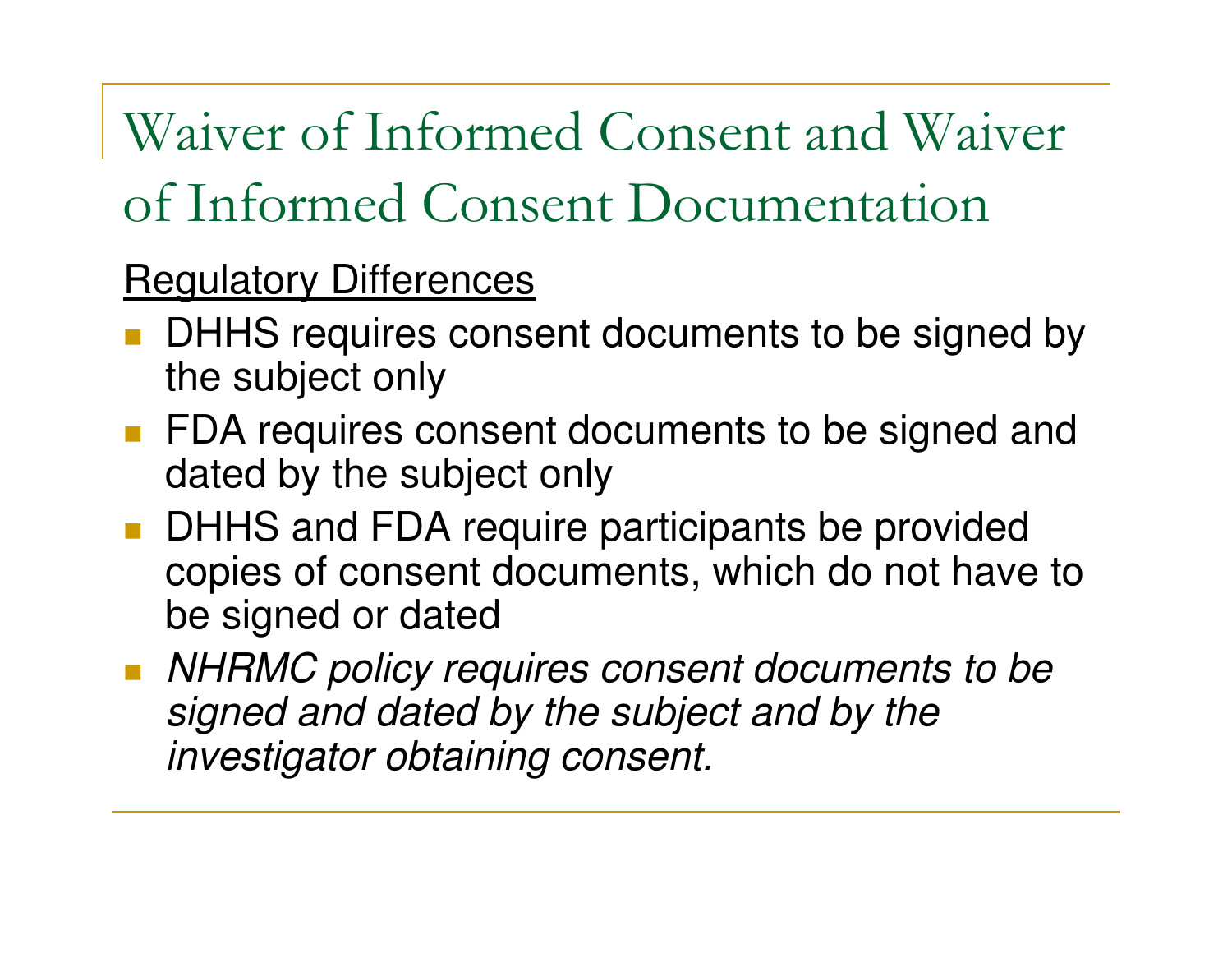Waiver of Informed Consent and Waiver of Informed Consent Documentation

## Options for consent include:

- **Obtain written documentation of consent** using the long form
- **UDIAIN Written do Obtain written documentation of consent** using the short form
- **E Walve the reduir**d **Waive the requirement for obtaining consent**
- **Waive the requirement for written documentation of consent**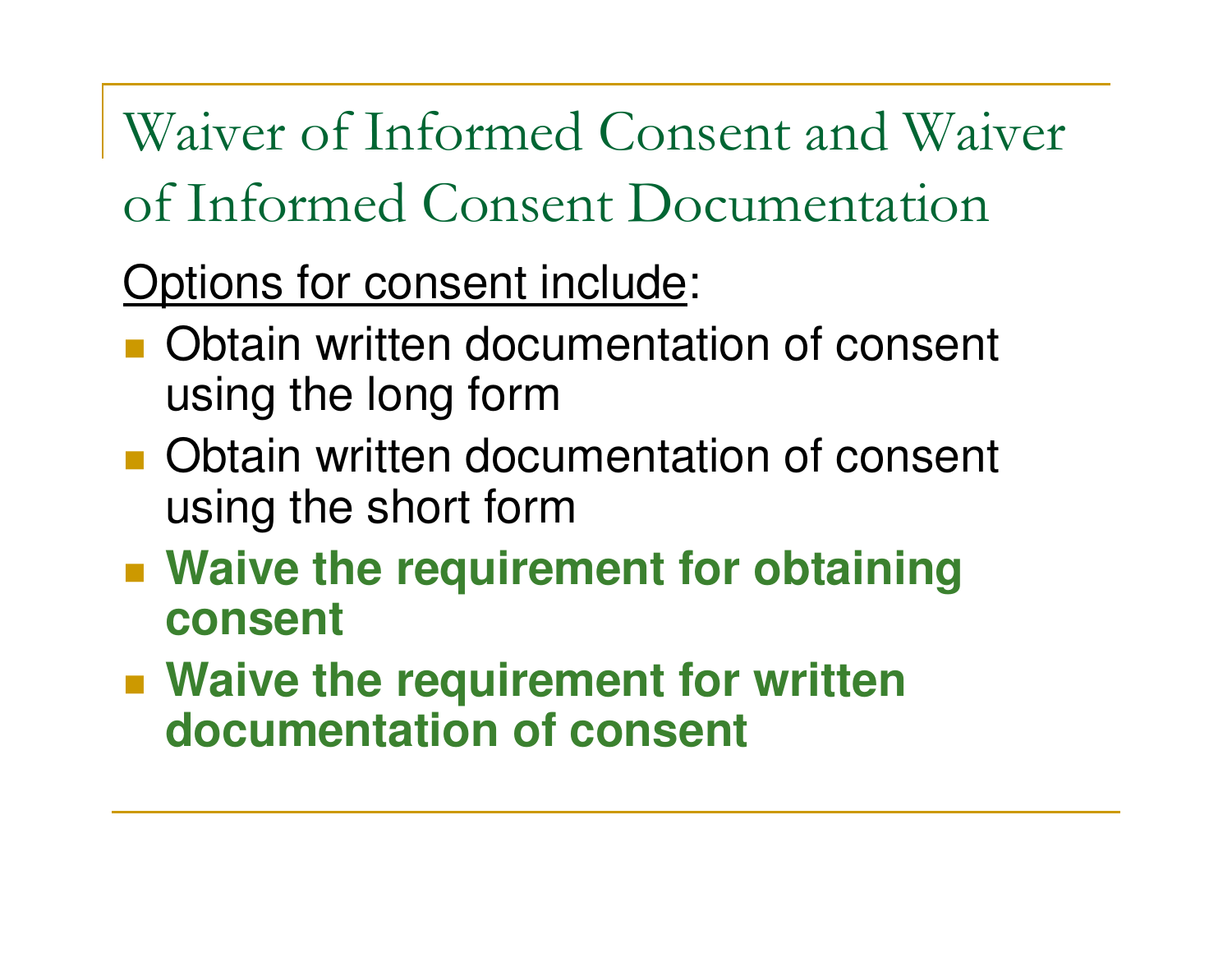# Waiver of Informed Consent

#### **Requirements for an IRB to waive the requirement for informed consent (45 CFR 46.116 D):** These requirements are documented in the research application.

- $\mathcal{C}^{\mathcal{A}}$ The research is not FDA regulated
- **The research involves no more than minimal risk to the subjects**  $\mathcal{O}(\mathbb{R}^d)$
- $\mathcal{L}_{\mathcal{A}}$  The waiver or alteration will not adversely affect the rights and welfare of the subjects
- The research could not practicably be carried out without the waiver  $\mathcal{L}_{\mathcal{A}}$ or alteration
- **Numerand Musics** Whenever appropriate, the subjects will be provided with additional  $\mathcal{L}_{\mathcal{A}}$ pertinent information after participation

### **A retrospective chart review study is the most common circumstance for granting a waiver of informed consent.**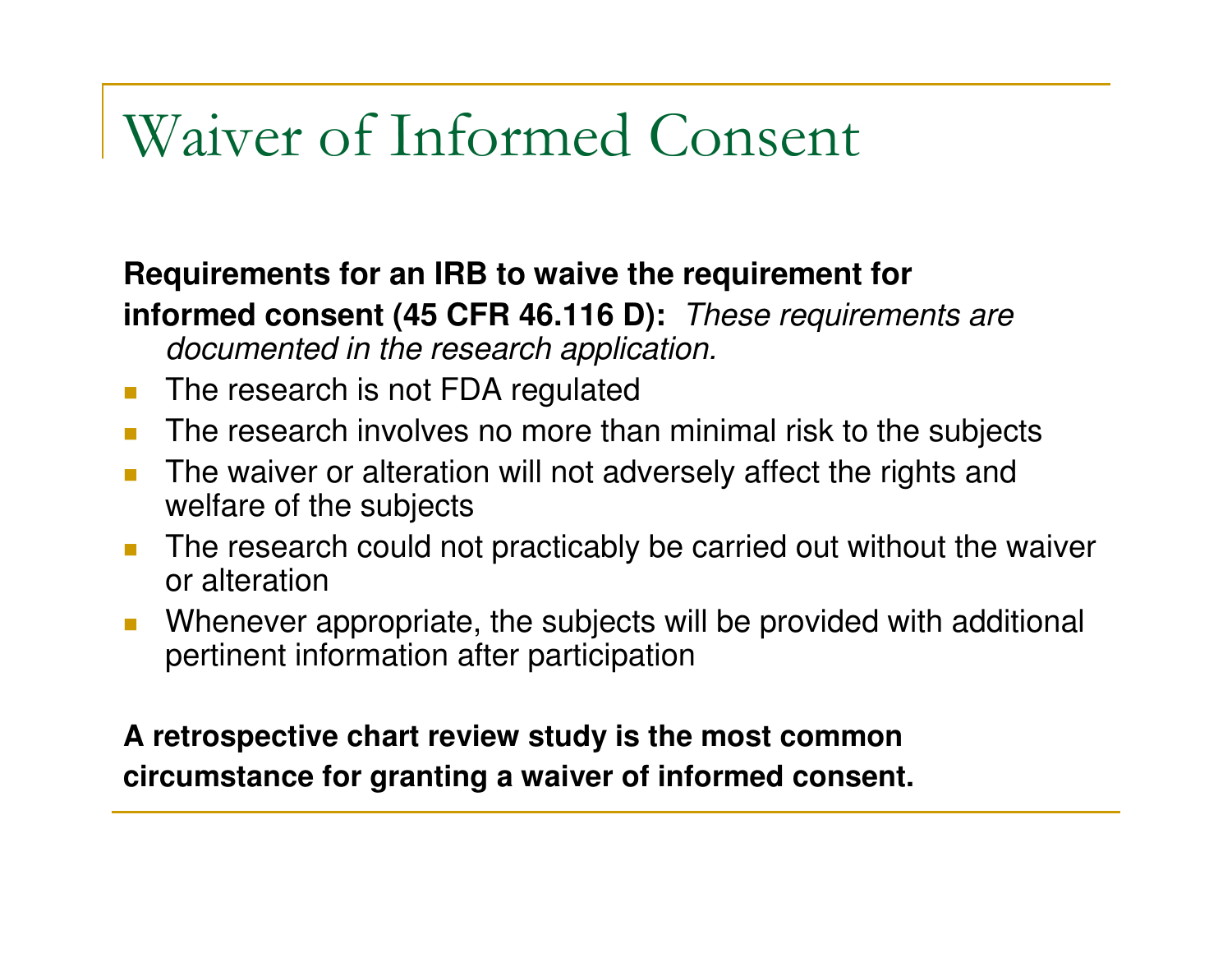Waiver of Informed Consent Documentation

**Requirements for an IRB to waive the requirement fordocumentation of informed consent (45 CFR 46.117 C):** 

These requirements are documented in the research application.

- The only record linking the subject and the research would be the consent document, and the principal risk would be potential harm resulting from a breach of confidentiality.
- The research presents no more than minimal risk of harm to subjects and involves no procedures for which written consent is normally required outside of the research context.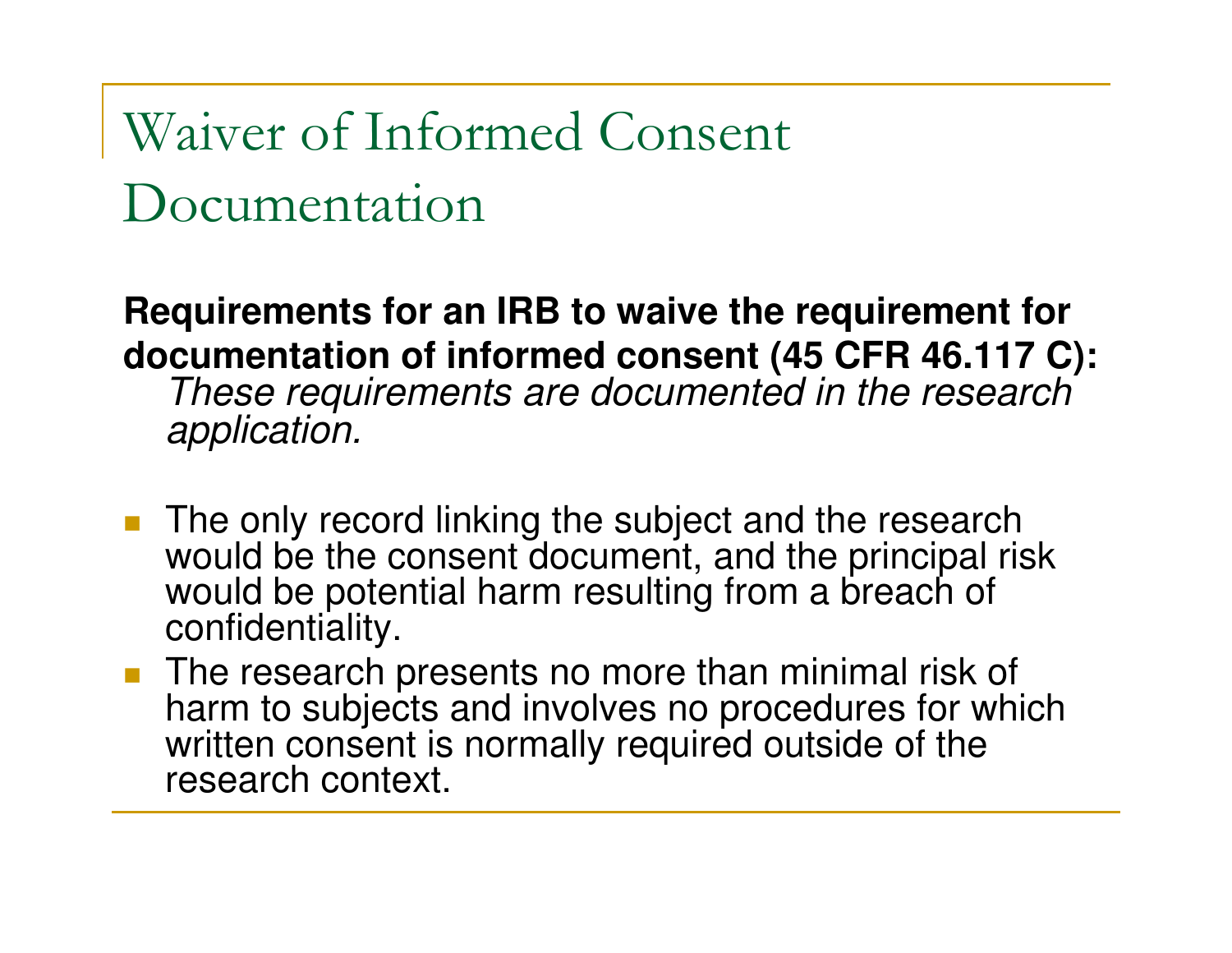Waiver of Informed Consent Documentation

Circumstances where waiver of consent documentation might be used:

- Phone consent
- Verbal consent
- Survey consent
- **Almost all minimal risk research**

**It is the responsibility of the IRB to makes sure there's an adequate consent process in place.**It is the responsibility of the PI to carry it out.